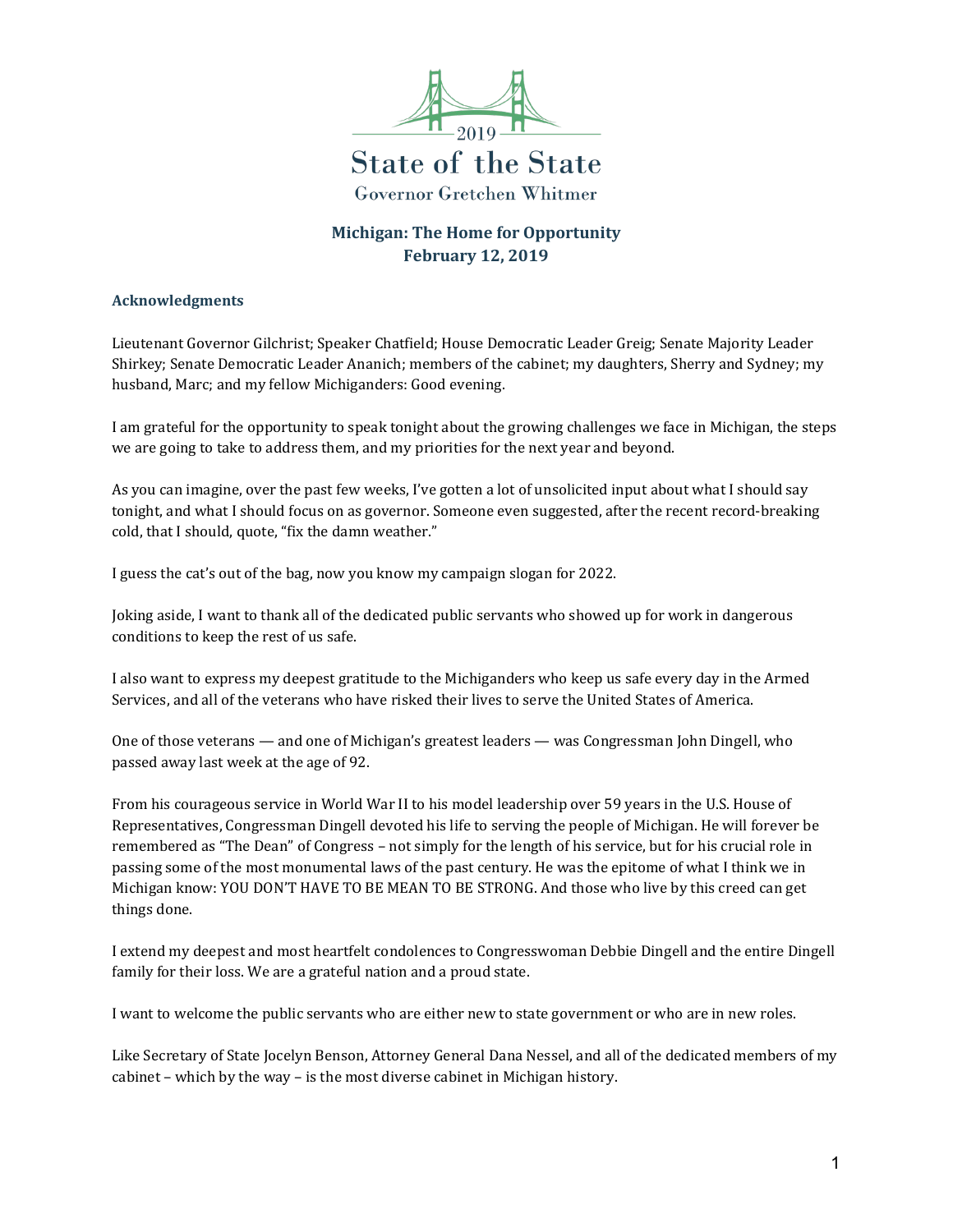

And the new leader of our state's highest court is also here tonight: Chief Justice Bridget Mary McCormack.

Today, for the first time in Michigan history, our Governor, Attorney General, Secretary of State, and Chief Justice are all women.

Not to overlook our U.S. Senator and a record FIVE members of our U.S. House delegation.

Finally, I want to congratulate the 52 members of the legislature who are embarking on their first term in office.

I remember the excitement I felt as a 29-year-old freshman lawmaker. I sat where you are as a House member, and eventually as a senator, and watched three governors give the State of the State address. Back then, it never dawned on me that I would deliver this speech one day. I am eager to work with you on behalf of the people we serve.

We have to work together. Because, as I have said before: Michigan's problems are not partisan problems. Potholes are not political. There is no such thing as Republican or Democratic school kids or drinking water. Our challenges affect us all. And they will require us all, working together, to solve.

Despite our challenges, Michigan's greatest strength is — and always has been — our people. It's no accident that Michiganders are a diverse, persevering, and innovative group. Just think about the people who built our state:

Dutch immigrants who settled in West Michigan to work the land.

Finns who came to mine in the UP.

African Americans who came north for jobs in the auto industry.

People from the Middle East who made Dearborn one of the country's most vibrant, flourishing Arab-American communities.

People from around the world came here for good-paying jobs, a high-quality education for their kids, and the right to live and worship freely.

The diverse people who built our state saw Michigan not just as a potential home, but as a home for opportunity.

#### **Michigan's Growing Challenges**

That is our legacy. Michigan has been a home for opportunity for 182 years.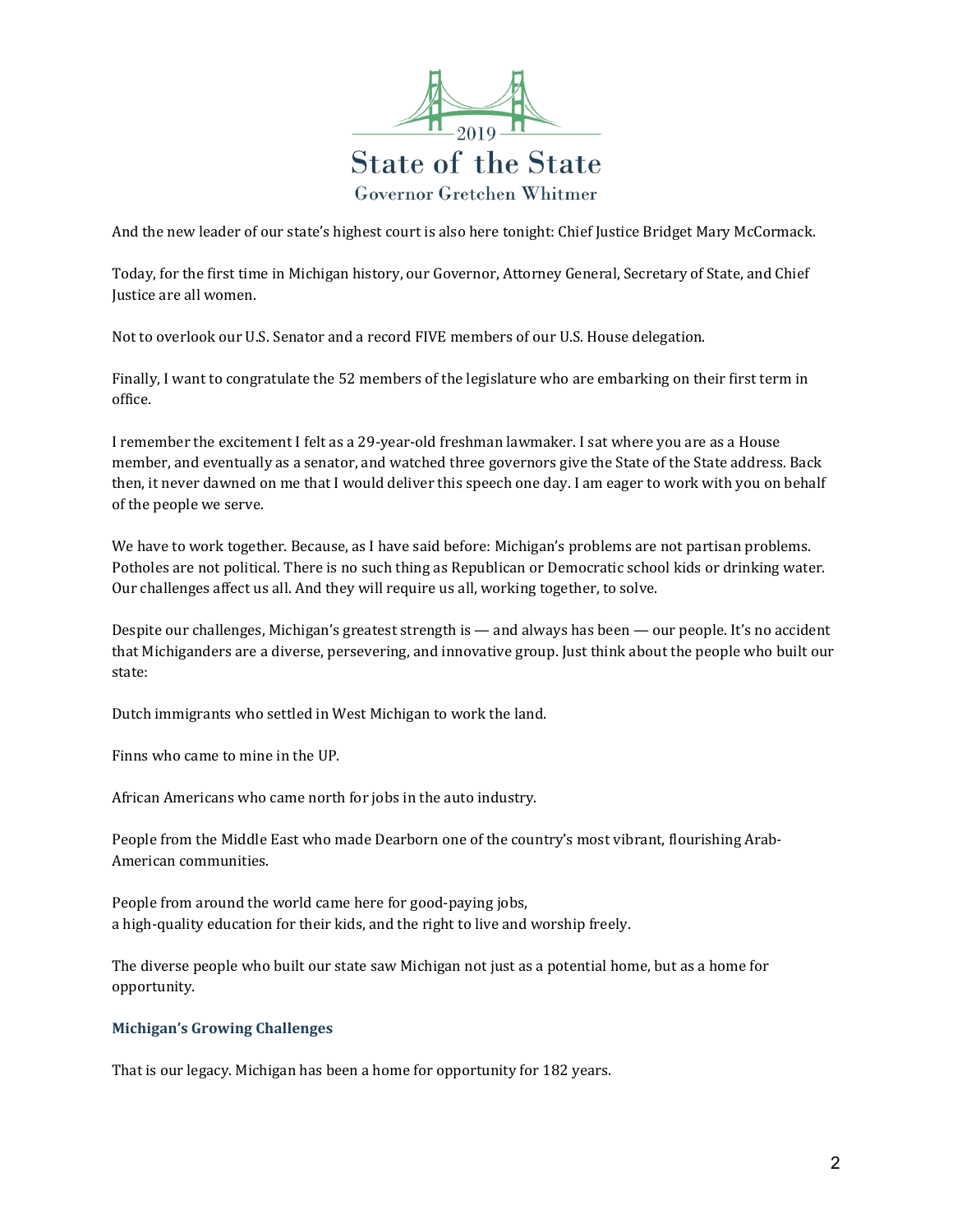

Of course, our predecessors overcame some big obstacles along the way. And now, it is our turn to ensure Michigan is a home for opportunity today and for future generations.

There are some wonderful things happening in our state. There are also some serious challenges.

Today, Michigan is confronting two major crises.

The first is our failing infrastructure.

Last year, the American Society of Civil Engineers gave Michigan infrastructure an overall grade of D-plus. Our roads fared even worse—a D-minus—with just 18 percent of Michigan roads in "good" condition. Another recent study found that Michigan has the worst roads in the country. The worst.

Let's be honest: we don't need studies to tell us this. The evidence is impossible to ignore.

Just a few weeks ago, I-75 was suddenly shut down in Oakland County because of dangerous potholes that flattened and destroyed tires sidelining dozens of cars. The potential consequences of course can be far more serious than a flat.

Right now, we have crumbling bridges with hundreds of temporary supports holding them up. Buses of school kids and families travel over them—and under them. Chunks of concrete have slammed through windshields.

By one estimate, the vehicle damage from our roads costs the average motorist \$562 a year in repairs. We're paying a road tax that doesn't even fix the damn roads. That's money that could go toward childcare, rent, college tuition, or retirement savings.

And while it's hard to imagine things getting worse, that is precisely what will happen if we don't act boldly and swiftly. Because over the next decade, the share of Michigan highways and trunk lines in poor condition will more than double—worsening the severity of the danger and costing drivers across our state even more.

It endangers our lives. And robs us of our time and our hard-earned money.

It hurts our businesses' bottom lines. It jeopardizes our edge in mobility. And limits our economic potential. Because no one will invest in a state that doesn't invest in itself.

And let's be clear: Incremental fund shifts, like we've seen in recent years—don't fix the problem. They only slow our decline.

And I didn't run for governor to manage the decline of our state. I ran to make sure this state is one where our kids stay and families thrive.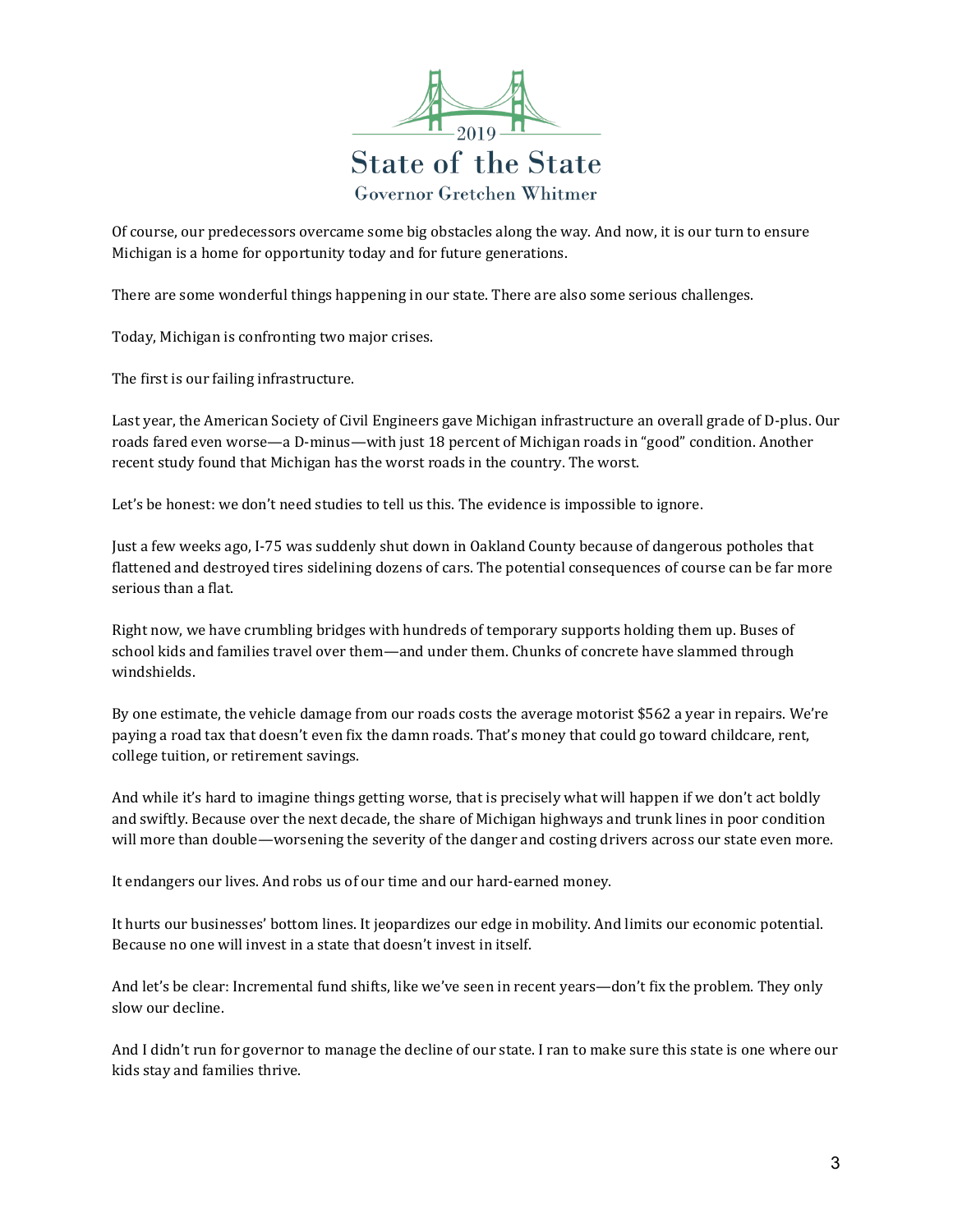

Solving this crisis will not be easy. We didn't get here overnight. This is a challenge 30 years in the making the result of underinvestment across multiple administrations. We need to act now, before a catastrophe happens or the situation becomes truly unrecoverable.

And we all have a role to play.

So to everyone at home: Share your stories about what the infrastructure crisis means to your families. Take a picture of your damaged car or repair bill and post it with the hashtag #FTDR.

I'm sure you know what that stands for by now.

Michigan businesses: Quantify how it's impacting your bottom lines and share it with us using #FTDR.

And to the legislature: When you're home in your districts, talk with local leaders and identify infrastructure priorities in the areas you represent.

And then, let's come together and pass a budget that actually fixes the damn roads!

Of course, you can't navigate any road if you're looking at your phone. So in addition to better roads, we need safer roads, too.

Car crashes are the number one killer of our young people.

I recently met Steve Kiefer, who told me about his son Mitchel – a 2016 graduate of Detroit Catholic Central, and a member of the state championship hockey team. Mitchel was a freshman at MSU when he was tragically killed by a distracted driver on I-96. The family formed the Kiefer Foundation to carry on Mitchel's legacy and end distracted driving – and they're already making important progress.

I've got to tell you, there is nothing more amazing to me than parents who channel the loss of their child into a cause that helps other people's kids.

Today we are joined by Mitchel's parents, (gesture) Steve Kiefer and Paula Kiefer, as well as Mitchel's brother and sisters, Blake, Julianna and Alexa.

I know the Kiefers and I believe it's time for Michigan to join the 16 states that have passed hands-free laws to keep our roads and our kids safe. So let's make it happen.

We also face serious problems with our water infrastructure.

Last month, Flint's water showed the lowest levels of lead and copper contamination since the start of the crisis four years ago. That's good, but our work is not done.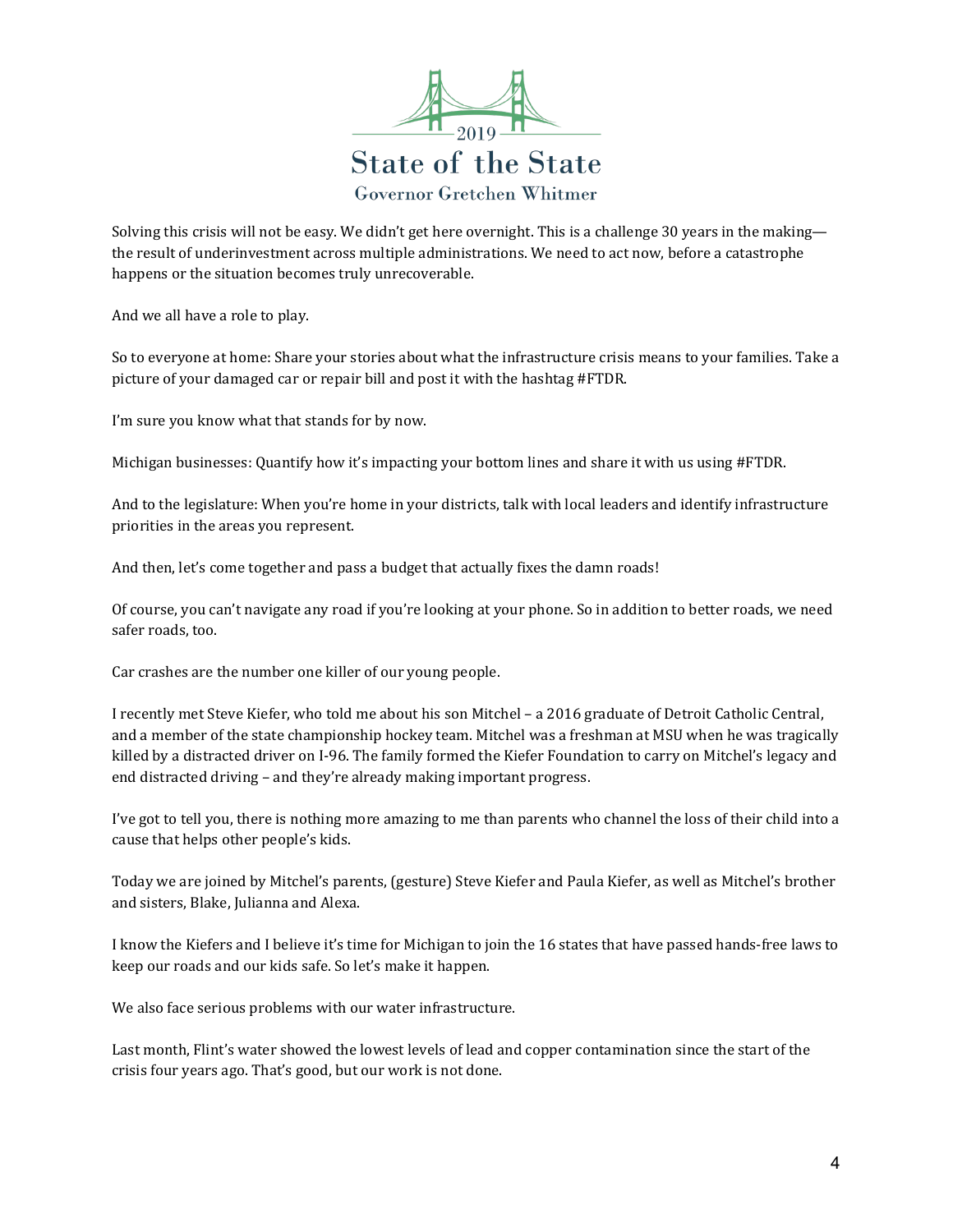

We are home to 21% of the world's fresh water and yet too many families in Flint and across our state don't have access to clean drinking water.

Contamination from old pipes is not the only aspect we must address.

Over the past year, toxic chemicals known as PFAS have been found in our lakes, our rivers, and our water systems in more than 70 communities spanning both of our peninsulas.

This problem may not have commanded the same kind of national attention as the situation in Flint. But it is just as urgent.

It is time to step up our efforts to protect the health and safety of all Michiganders.

From our roads to our water, infrastructure is the crisis we see — we see it in on our commutes, in our communities, and in our homes.

The second crisis is harder to see, but we all know it exists: it's the crisis in education and skills.

And, like infrastructure, it impacts every one of us — our employers, our workers, and all of our children.

Today, third graders in Michigan rank in the bottom ten in the country in reading. The bottom ten.

Since 2014, among states measured every year, Michigan has experienced the worst decline in childhood literacy. And the decline has been consistent across every racial and economic group in our state.

Let's be clear: This is not happening because Michigan kids are less talented. It's not happening because our kids are less motivated. It's not happening because our educators are less dedicated. It is happening because generations of leadership have failed them.

In the past 25 years, Michigan has seen the lowest growth in the K-12 education spending of any state in the nation. During that time, our per-pupil funding revenue has actually fallen by 15 percent. And in the last decade, as our literacy crisis has grown, our predecessors have repeatedly raided K-12 education funding to fill gaps elsewhere in the state budget.

Despite these challenges, we have incredible educators like Marla Williams – who is here tonight — Marla is a special ed teacher at Davison School in Detroit, where she is known as a tireless advocate for her students.

In class, Marla ensures that her special ed students have all the same opportunities as their peers. But her work doesn't stop when the bell rings at the end of the day. She goes to their birthday parties. She visits them when they're sick. She has even taken some of their laundry home and washed her students' clothes herself. She changes lives for the better every day.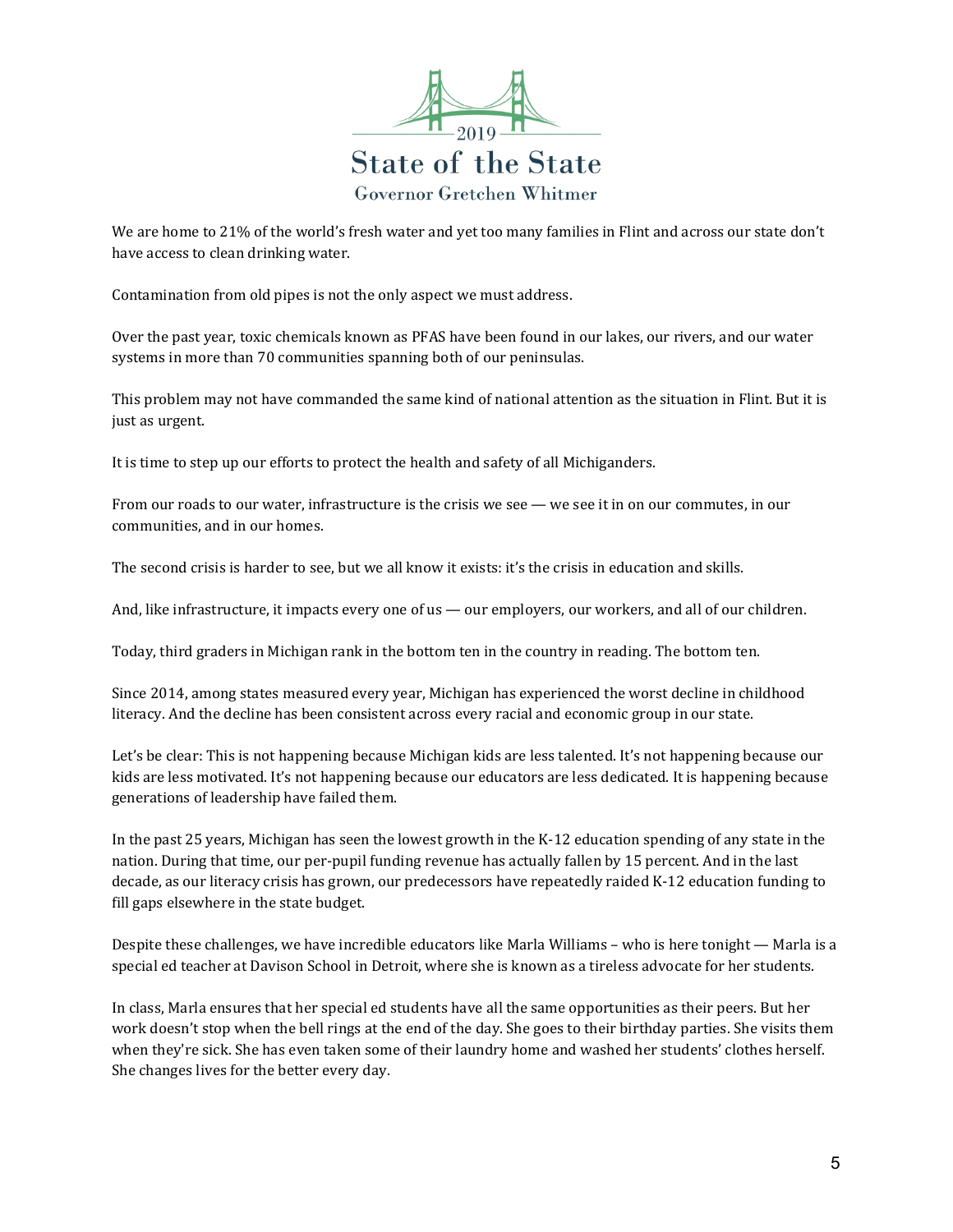

That's because she – like so many Michigan educators – knows teaching is more than a career, it is a calling.

I want to send a message to all of the devoted educators across Michigan: You're not failing us. We have been failing you.

Our educators deserve our support — not a funding crisis that undermines their work, weakens our schools and hurts our kids. We know that potential is universal, but right now opportunity is not.

Our students are not broken. Our teachers are not broken. It's our system that's broken. We can't fix it overnight. And greater investment alone won't be enough.

But we're going to do it, because nearly two million kids are counting on us.

Our education crisis compromises our workforce — this at the moment when the skills we need to compete for good-paying jobs are rapidly changing.

At the Detroit Auto Show last month, I met with auto executives who said their number one challenge was attracting enough talent. They used to need auto engineers. Today, they need software engineers and developers and skilled trades people, too.

The skills gap poses a serious economic challenge for us. And part of the problem is we have failed to prioritize talent and ensure everyone has a path to skills.

The vast majority of today's jobs require some form of postsecondary education, whether it's a degree or a skills certification. But, as of 2016, only 44 percent of our workforce has such a credential. Simply put, that's not good enough for Michigan to compete.

I don't accept it. None of us should.

As I said, these challenges affect us all. They make Michigan a harder place to get ahead. A harder place to raise a family. A harder place to run a business.

And they are even tougher to solve because pressures on our state government have been building up for years. Departments that are understaffed, that lack diversity, and suffer from low morale. Outdated technology and IT challenges that impede both state employees' ability to do their jobs and Michigan residents' ability to access government services. Severe budget constraints that prevent badly needed investments in our roads, infrastructure, and more.

Over the past month, the LG and I have visited every department in person.

I met state employees who have served the public for decades and never even met a governor.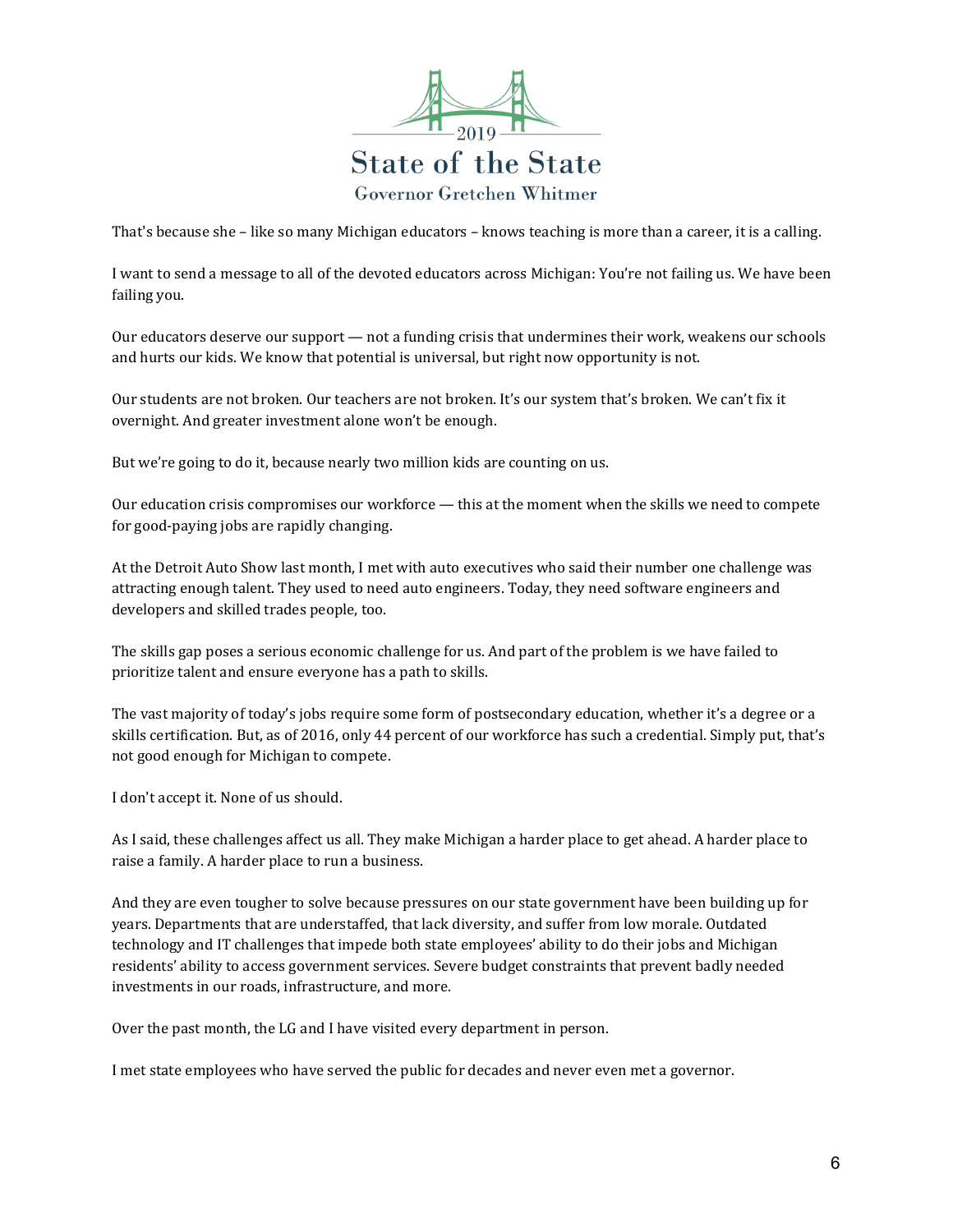

I listened and learned about the obstacles they try to navigate on a daily basis to serve the people of our state.

I promised I will do everything I can to support them. Because while many focus on what happens here at the capitol . . . the real work of state government — protecting the public, educating our kids, working with business — is done by the 48,000 people of our state workforce.

And they don't get the gratitude they deserve.

People like Eric Oswald — who's with us today. Eric was a Colonel in the Air Force when he retired in 2017, and he was "looking for a new challenge" when the Flint Water Crisis hit. So he stepped up again to serve his state — this time as the DEQ's Director of the Drinking Water and Municipal Assistance Division.

Eric said he sees the same qualities in his fellow state employees that he saw in the military: hardworking public servants committed to the mission of protecting and serving others.

They deserve our thanks and support. And I'm proud to be in their ranks.

These challenges aren't the fault of any one politician or party.

I spent 14 years in the legislature, so I know how tough it is to keep the government funded and functioning. But I also know this: turning a blind eye or passing phony fixes won't solve problems.

In fact, they make it harder. Filling potholes instead of building roads. Pretending that little increases can fix an education crisis. Playing a shell game with the state budget. Ignoring the potential of hundreds of millions of dollars from lawsuits against the last administration. Giving sweetheart deals to political insiders. Spending \$1.3 billion on the last day of the lame-duck session in December.

A government that doesn't work today can't get the job done for tomorrow. And that ends now.

As a state, we must make the bold choices so we can build a stronger Michigan. And we need to work together.

## **A Government That Works for Everyone**

I recognize that the tone starts at the top.

And that's why I took a number of steps during my first month in office to make sure Government works. So our employees, our businesses and our people can trust us.

My first act was an executive directive so state employees know how and are empowered to alert us of imminent threats to public health, safety, or welfare.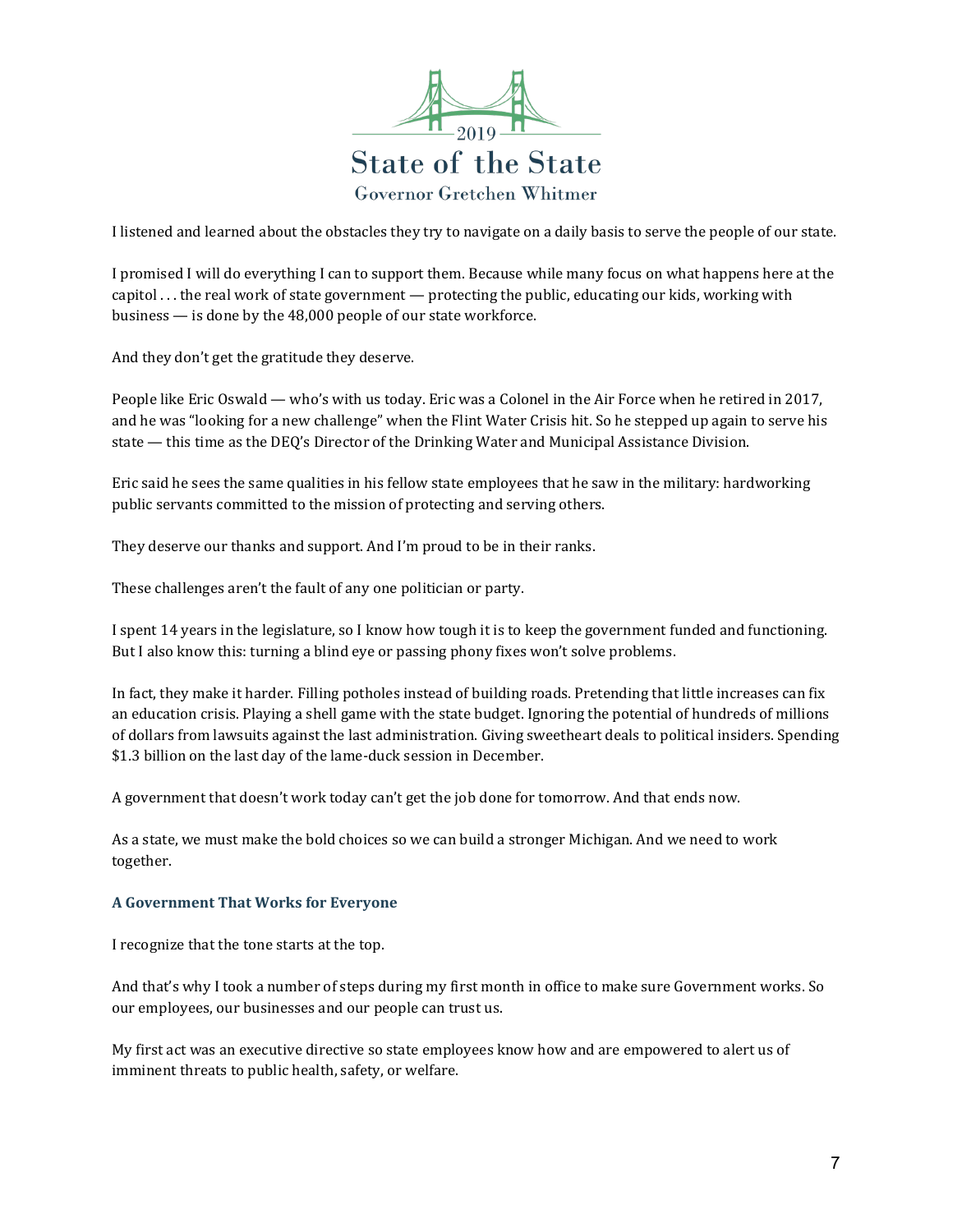

Valid concerns about public health and welfare will be acted upon.

I also established stronger ethics rules for the executive branch, including a ban on the use of private email accounts to conduct state business.

For too long, our government has been plagued by a lack of transparency. We have consistently ranked the worst in the country. We have the power to fix that: let's expand FOIA to my office and to the legislature.

It's time to ensure that the sun shines equally on every branch of state government.

I also signed an executive directive banning state government from discrimination on the basis of sexual orientation or gender identity – without any exemptions.

Now Michigan government is on the right side of history. Because nobody should ever be fired because of who they are or who they love. It'll help build and attract a talented, top-notch workforce. That's precisely why the business community has pushed to extend these rights to the private sector as well.

If we want Michigan to be a home for opportunity . . . it should be opportunity for all, in all workplaces. We need to expand the Elliott-Larsen Civil Rights Act to include protections for our LGBT community.

And I also mean equal opportunity for women.

Today, women in Michigan's workforce make 78 cents for every dollar that men make for doing the same job. Women of color make even less. It is time for that to change. That is why I signed an executive directive prohibiting employers in state government from asking women applicants about their salary histories. This ensures past discrimination doesn't hurt a woman's future earnings.

Those same protections extended to all Michigan women would cut the poverty rate among working women in half. Think about that. It would cut the poverty rate among working single moms by even more. Michigan women's annual income would increase enough to pay for, on average, nearly 14 months of rent or more than 18 months of child care.

That's how we build a stronger economy. That's making Michigan a home for opportunity for women.

Opportunity: also means a level playing field for small businesses from Marquette to Macomb to Muskegon Heights.

I've opened up contracting opportunities for small businesses in designated opportunity zones across our state. That means small businesses in geographically disadvantaged communities will have a level playing field. Let's keep Michigan dollars in Michigan.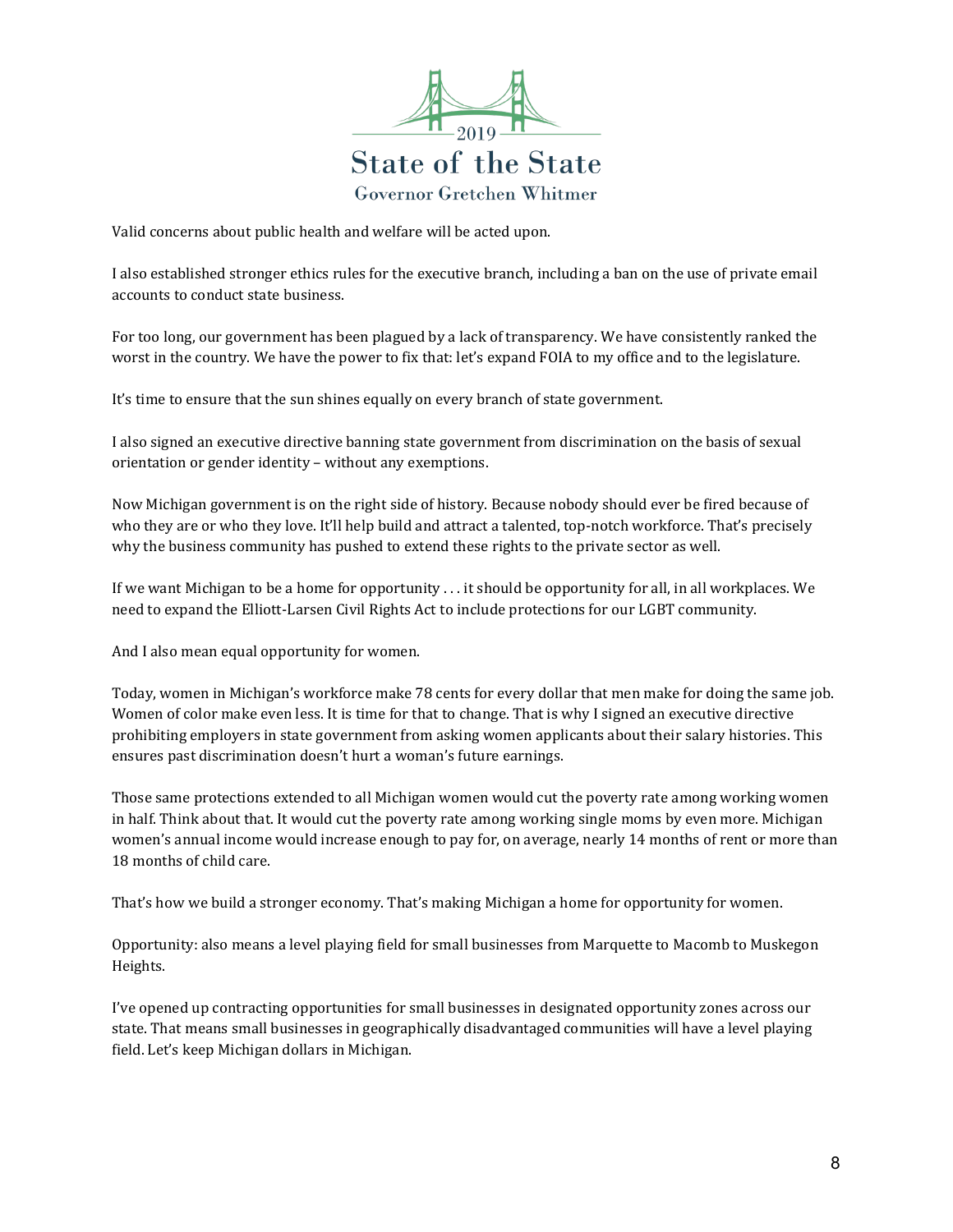

Let's create more opportunities for companies like Open Systems Technologies in Grand Rapids, where I recently met president and CEO Meredith Bronk — who is with us tonight — and several women small business owners about leveling the playing field for entrepreneurs across our state.

When we were in Grand Rapids we were joined by former Lieutenant Governor Brian Calley — or, as the newer legislators might know him, Rep. Julie Calley's spouse.

As the leader of the Small Business Association of Michigan, Brian has offered incredible support . . . It's proof that, if we can put the election behind us, we have a great opportunity to work together and build a stronger economy.

## **A Stronger, Healthier Economy**

A strong economy also requires a concentration of talent. And, as I said earlier, we must ensure that every Michigander has opportunity through a path to skills that lead to a good job.

Today's jobs, and jobs on the horizon, demand greater education and training than ever before. Right now, Michigan is one of only 9 states in the country and the only state in the Midwest that hasn't even established a formal goal for post-secondary attainment. That changes tonight.

I am announcing a new statewide goal of increasing the number of Michiganders between the ages of 16 and 64 with a post-secondary credential to 60 percent by 2030. It's aggressive. But great expectations lead to great results.

To get there, we need to start thinking differently about what it takes to succeed. We used to think about careers in terms of ladders. One way up. But, today, it's more like rock-climbing.

There are many paths to a good life, and we need to help people find the one that works for them. That's why, tonight, I'm announcing three paths for workers and students across our state.

The first is for Michiganders who have already started their careers.

As workplaces evolve, many people will need to acquire new skills to advance—or even just to keep the jobs they have now. There are also displaced workers across the state who are looking for new opportunities. That's why we are launching: Michigan Reconnect.

By training adults seeking an in-demand industry certification or associate degree, Reconnect is a path for working Michiganders to up-skill. It will also connect Michigan businesses to qualified candidates for the growing number of jobs that are currently unfilled.

This initiative is modeled after a similar effort that Tennessee's former Republican governor, Bill Haslam, launched last year. And it is already surpassing expectations.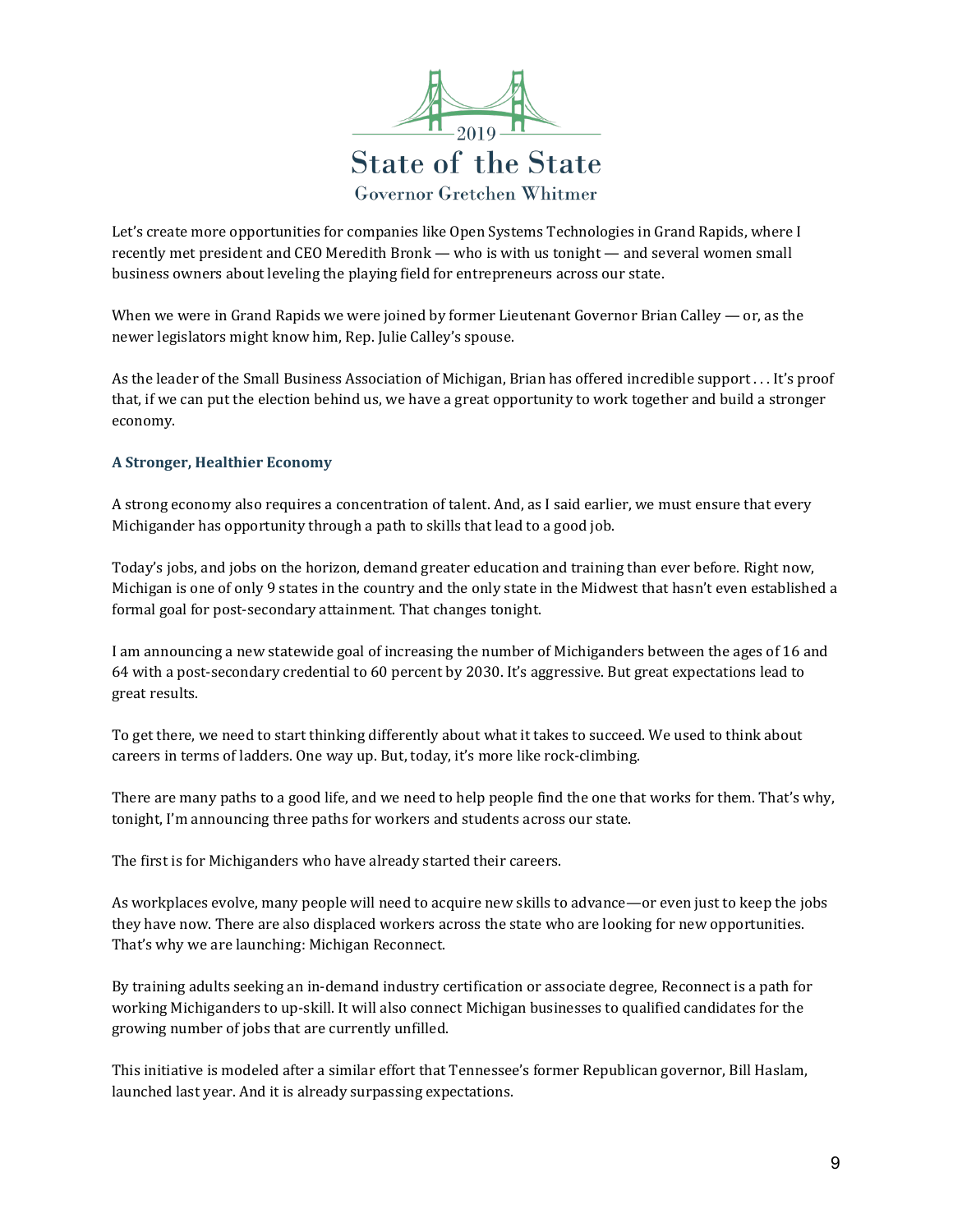

The second path is for graduating high school students who want to continue their education, but who decide that a four-year college or university isn't for them. A four-year degree isn't for everyone, but everyone needs skills to get a good job.

For them: the MI Opportunity Scholarship, will guarantee two years of debt-free community college for all graduating high school students who qualify. The scholarship will be officially launched this spring and available to students in the fall of 2020. And it will make Michigan the first Midwestern state to guarantee community college for all.

The third path is for graduating high school seniors who are . . .as my friends in the trades like to say, "just not skilled trades material." I'm talking about a path for students who do want to pursue a four-year degree, but who can't afford to do so.

A study last year found the average cost of tuition, fees, and room and board at a public four-year school in Michigan is almost \$22,000 a year. That's the 10th highest in the country. And it's a complete barrier for a lot of people in our state.

That's why the MI Opportunity Scholarship will provide two years of tuition assistance at a four-year, not-forprofit college or university for students who graduate from a Michigan high school with at least a B average.

Real Paths. Real Opportunity. Together, these paths will go a long way toward closing the skills gap, making Michigan's economy more competitive, and creating real opportunity for everyone.

If you're willing to put in the work, you will have a path to succeed.

But a strong Michigan requires more than a singular commitment to better skills.

It also requires a commitment to the health of our workers, families, and communities. That is why we are taking several important steps to protect and improve public health.

Last week, I announced the creation of a new agency that will bring sharper focus to addressing Michigan's water safety and environmental challenges.

The streamlined Department of Environment, Great Lakes, and Energy will be tasked with ensuring that every Michigander has access to safe and clean drinking water. It will be charged with safeguarding our Great Lakes, and taking action to protect our state from the harmful effects of climate change. The agency will include the new offices of the Clean Water Public Advocate and the Environmental Justice Public Advocate.

We're going to make state government more efficient and more responsive to our environmental and public health challenges.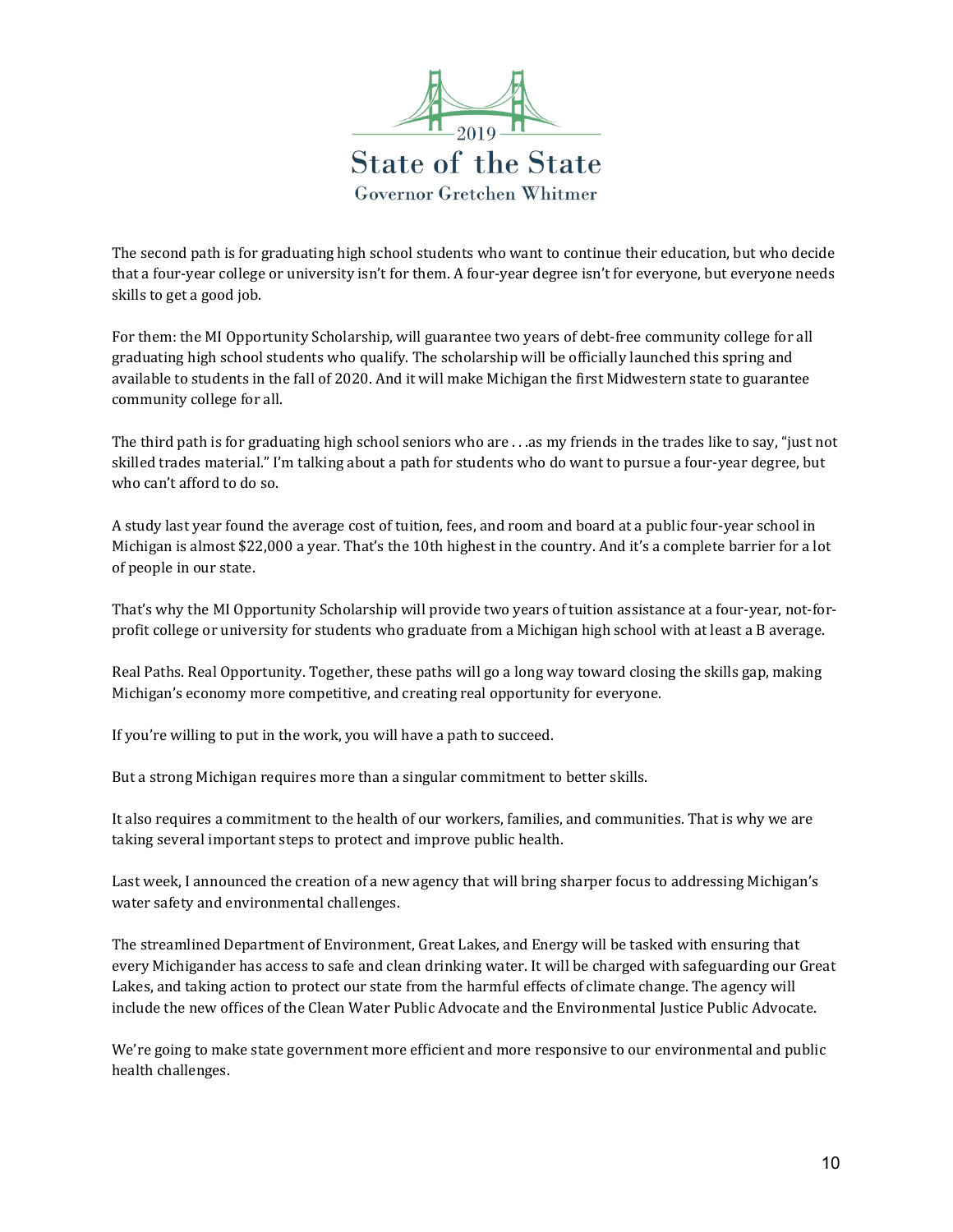

The new department: "Eagle" has gotten bipartisan support from Michigan businesses and leaders, including Candice Miller — who's with us tonight — as well as former Snyder administration DEQ Director Heidi Grether, and Dr. Mona Hanna-Attisha.

I also joined Michigan in the U.S. Climate Alliance, with a bipartisan coalition of governors from 20 other states that have committed to reducing greenhouse gas emissions consistent with the goals of the Paris Climate Agreement.

Two weeks ago we had wind chills: 50 below zero. Last week it was over 50 above. That's a 100 degree swing – and a reminder that climate change and extreme weather are already putting Michiganders at risk.

As a state, we must take that risk seriously. We cannot and will not wait to act.

Everyone in my administration is also committed to ensuring that all Michiganders have access to quality health care they can afford.

During my time in the state Senate, I worked across the aisle with Governor Snyder, and Leader Shirkey and Leader Ananich, to expand Medicaid and provide coverage to 680,000 Michiganders through the Healthy Michigan plan.

As governor, I am committed to defending Healthy Michigan, and we are already doing so in two important ways.

First: Last week, I sent a letter to the Trump Administration about my concerns that new work requirements slated for next year may hurt Michiganders. I wrote that I intend to work with the legislature to find ways that both promote work and preserve coverage for people who need it.

Second: we have joined 19 other states to defend the Affordable Care Act in court. Hundreds of thousands of Michiganders' health care is on the line, and I want to commend the Attorney General for leading on this vital issue.

## **A Budget That Addresses Our Problems**

The policies that I have outlined tonight will strengthen the foundation for Michigan's economic future.

Next month, I will propose a budget for our state. My budget will offer a real solution to fixing our roads and rebuilding our infrastructure. It will give our frontline educators the tools they need to address our literacy crisis. And most of all, it will reflect my unwavering commitment to making Michigan the home for opportunity.

The people of Michigan voted for people they believed could solve problems.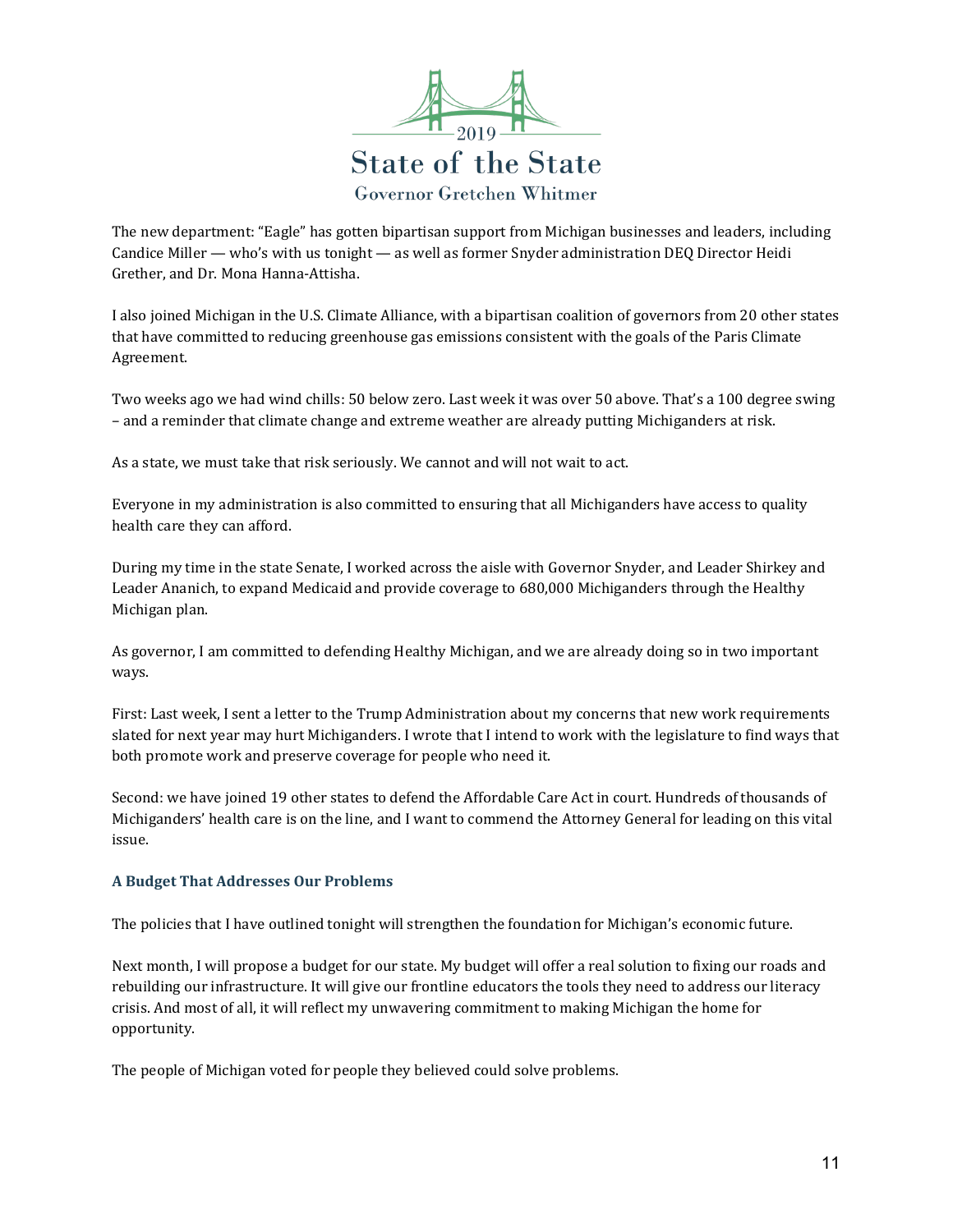

There are legislative districts in our state where I won by double digits, and voters also supported Republican legislators. Let's prove to them – and the country – that divided government doesn't have to mean gridlock.

I am eager to engage with any and all people of good faith about ideas and priorities, including your ideas on bringing down car insurance rates. I am committed to this state and to solving problems, therefore, I will reject anything presented as a "solution" that doesn't really solve a problem — or creates a new one.

I will not sign anything that resembles the budget gimmicks and band-aids that have failed us in the past. I will veto bills designed to cut out the public's right of referendum. And I will stay faithful to the mission of fixing the roads, improving skills through education and training, and cleaning up our water. And I'll work with everyone who wants to do that.

And one more thing: I pledge to continue the new culture that Governor Snyder created in Lansing over the last eight years: Budgets got done before the break. And that was a good thing. Because just like every other workplace, we shouldn't go on vacation until we get the job done.

I would love to see a show of hands from my friends in the legislature — how many of you agree with me? I hope the press is taking pictures of those hands.

Let's make it happen—and let's do it together.

## **"Foundations of Faith in Michigan's Future"**

Some will doubt our ability to find common ground; to make the bold choices needed to ensure Michigan will always be a home for opportunity.

When you look at the dysfunction in Washington, that skepticism is understandable. Extreme partisanship, shut downs, and trade wars all put Michigan's economy at risk. Those things are out of our control.

Let us stay focused on what we can control. And let us strive to see the humanity in one another along the way. Because, when we do, it's a lot easier to find common ground.

You may know I am centered by my family and love for Michigan. . . the place I hope my kids will make their lives.

Garlin Gilchrist is an engineer who moved back to Detroit with his wife Ellen to build a life for themselves, their twins Garlin and Emily, and a new member of the family due in June.

Lee and Stephanie Chatfield are parents to five kids 8 and under. Four sons and a daughter. He, like I used to, lives next to his parents and he is guided by his faith.